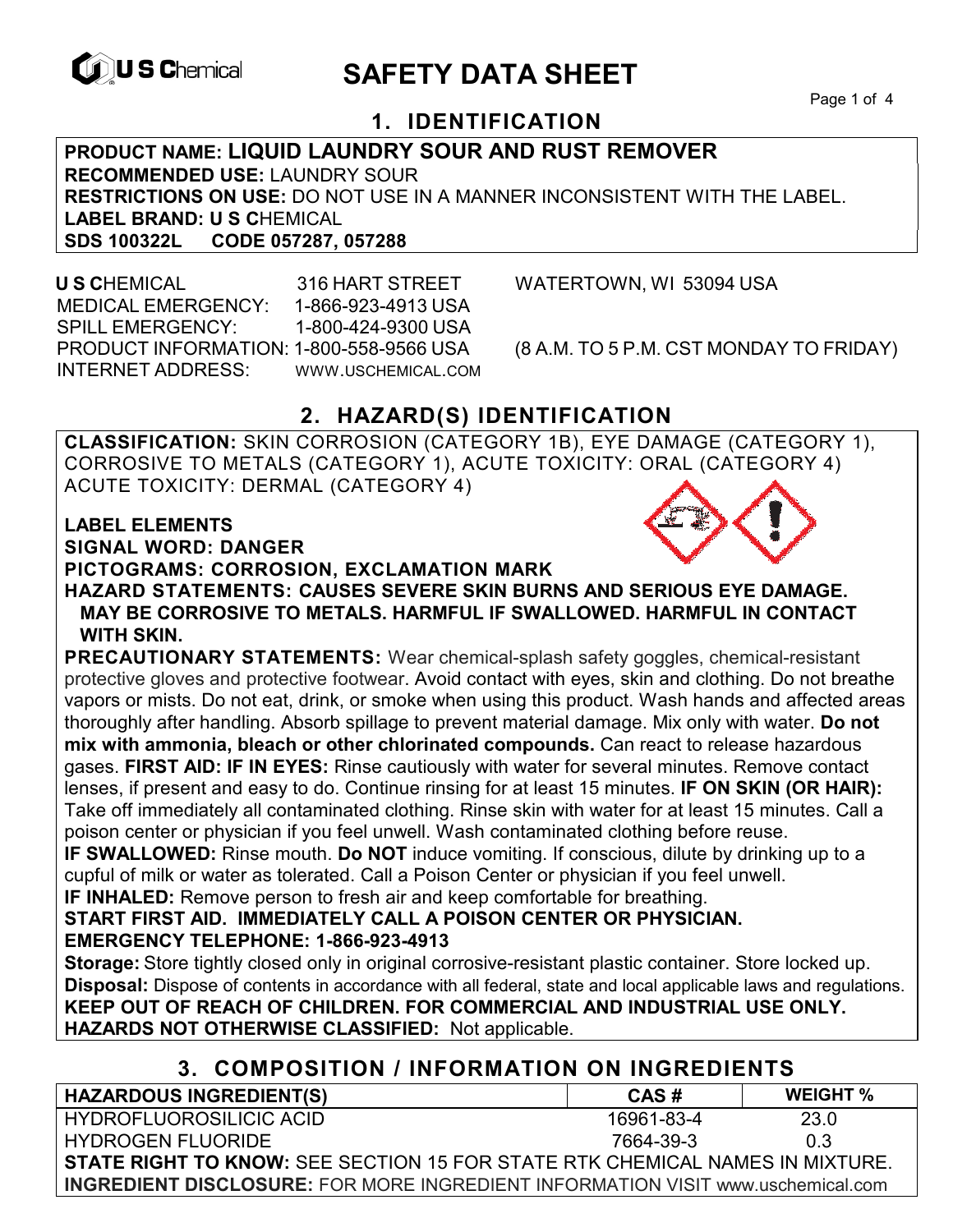### **4. FIRST-AID MEASURES** Page 2 of 4

**IF IN EYES:** RINSE CAUTIOUSLY WITH WATER FOR SEVERAL MINUTES. REMOVE CONTACT LENSES, IF PRESENT AND EASY TO DO. CONTINUE RINSING FOR AT LEAST 15 MINUTES. **IF ON SKIN (OR HAIR):** TAKE OFF IMMEDIATELY ALL CONTAMINATED CLOTHING. RINSE SKIN WITH WATER FOR AT LEAST 15 MINUTES. CALL A POISON CENTER OR PHYSICIAN IF YOU FEEL UNWELL. WASH CONTAMINATED CLOTHING BEFORE REUSE. **IF SWALLOWED:** RINSE MOUTH. **Do NOT** INDUCE VOMITING. IF CONSCIOUS, DILUTE BY DRINKING UP TO A CUPFUL OF MILK OR WATER AS TOLERATED. CALL A POISON CENTER OR PHYSICIAN IF YOU FEEL UNWELL. **IF INHALED:** REMOVE PERSON TO FRESH AIR AND KEEP COMFORTABLE FOR BREATHING. **START FIRST AID. IMMEDIATELY CALL A POISON CENTER OR PHYSICIAN. EMERGENCY TELEPHONE: 1-866-923-4913**

**MOST IMPORTANT SYMPTOMS / EFFECTS:** HARMFUL IN CONTACT WITH SKIN. CAUSES SEVERE SKIN BURNS AND SERIOUS EYE DAMAGE. MAY CAUSE BLINDNESS WITHOUT IMMEDIATE FIRST AID. HARMFUL IF SWALLOWED. CAUSES BURNS AND SERIOUS DAMAGE TO MOUTH, THROAT AND STOMACH. CORROSIVE TO ALL BODY TISSUES. **MEDICAL CONDITIONS AGGRAVATED:** NONE KNOWN.

**NOTE TO PHYSICIAN:** CALL 1-866-923-4913 FOR EXPOSURE MANAGEMENT ASSISTANCE.

### **5. FIRE-FIGHTING MEASURES**

**CHEMICAL HAZARDS:** CORROSIVE. NON-FLAMMABLE. **COMBUSTION PRODUCT HAZARDS:** OXIDES OF CARBON AND OTHER FUMES. **METHODS:** SELECT EXTINGUISHER AND METHODS BASED ON FIRE SIZE AND TYPE. **EQUIPMENT:** WEAR SCBA AND FULL PROTECTIVE GEAR AS CONDITIONS WARRANT. **NFPA RATING:** HEALTH-3/FLAMMABILITY-0/ INSTABILITY-0/SPECIAL HAZARD-N.AP. **SUITABLE EXTINGUISHERS:** WATER, DRY CHEMICAL, CO2 OR FOAM SUITABLE FOR FIRE. **UNSUITABLE EXTINGUISHERS:** NO RESTRICTIONS BASED ON CHEMICAL HAZARDS.

# **6. ACCIDENTAL RELEASE MEASURES**

**PERSONAL PRECAUTIONS:** EVACUATE UNPROTECTED PERSONNEL FROM AREA. WEAR PERSONAL PROTECTION INCLUDING RUBBER BOOTS. SEE SECTION 8. VENTILATE AREA IF NEEDED. BE CAREFUL NOT TO SLIP. WASH THOROUGHLY AFTER CLEAN-UP. **ENVIRONMENTAL PRECAUTIONS:** PREVENT SPILL FROM ENTERING DRAIN, STORM SEWER OR SURFACE WATERWAY. PREVENT WATER AND SOIL CONTAMINATION. **CLEAN-UP METHODS:** SMALL SPILLS MAY BE WIPED UP AND RINSED WITH WATER. FOR LARGER SPILLS, DIKE TO CONTAIN. PUMP TO LABELED CONTAINER OR ABSORB SPILLAGE AND SCOOP UP WITH INERT ABSORBENT MATERIAL. AFTER SPILL COLLECTION, RINSE AREA WITH WATER AND FOLLOW WITH NORMAL CLEAN-UP PROCEDURES.

### **7. HANDLING AND STORAGE**

**HANDLING:** FOLLOW ALL LABEL DIRECTIONS. INSTRUCT PERSONNEL ABOUT PROPER USE, HAZARDS, PRECAUTIONS, AND FIRST AID MEASURES. AVOID INHALATION, INGESTION, AND CONTACT WITH SKIN, EYES AND CLOTHING. DO NOT TASTE OR SWALLOW. REMOVE AND WASH CONTAMINATED CLOTHING AND FOOTWEAR BEFORE REUSE. PRODUCT RESIDUE MAY REMAIN IN EMPTY CONTAINERS. HANDLE CAREFULLY TO AVOID DAMAGING CONTAINER.

**STORAGE:** STORE TIGHTLY CLOSED ONLY IN ORIGINAL CORROSIVE-RESISTANT PLASTIC CONTAINER. STORE LOCKED UP. STORE AT AMBIENT TEMPERATURES IN A DRY AREA OUT OF DIRECT SUNLIGHT. PROTECT FROM FREEZING. ROTATE STOCK REGULARLY. KEEP AWAY FROM FOOD AND DRINK. KEEP OUT OF REACH OF CHILDREN.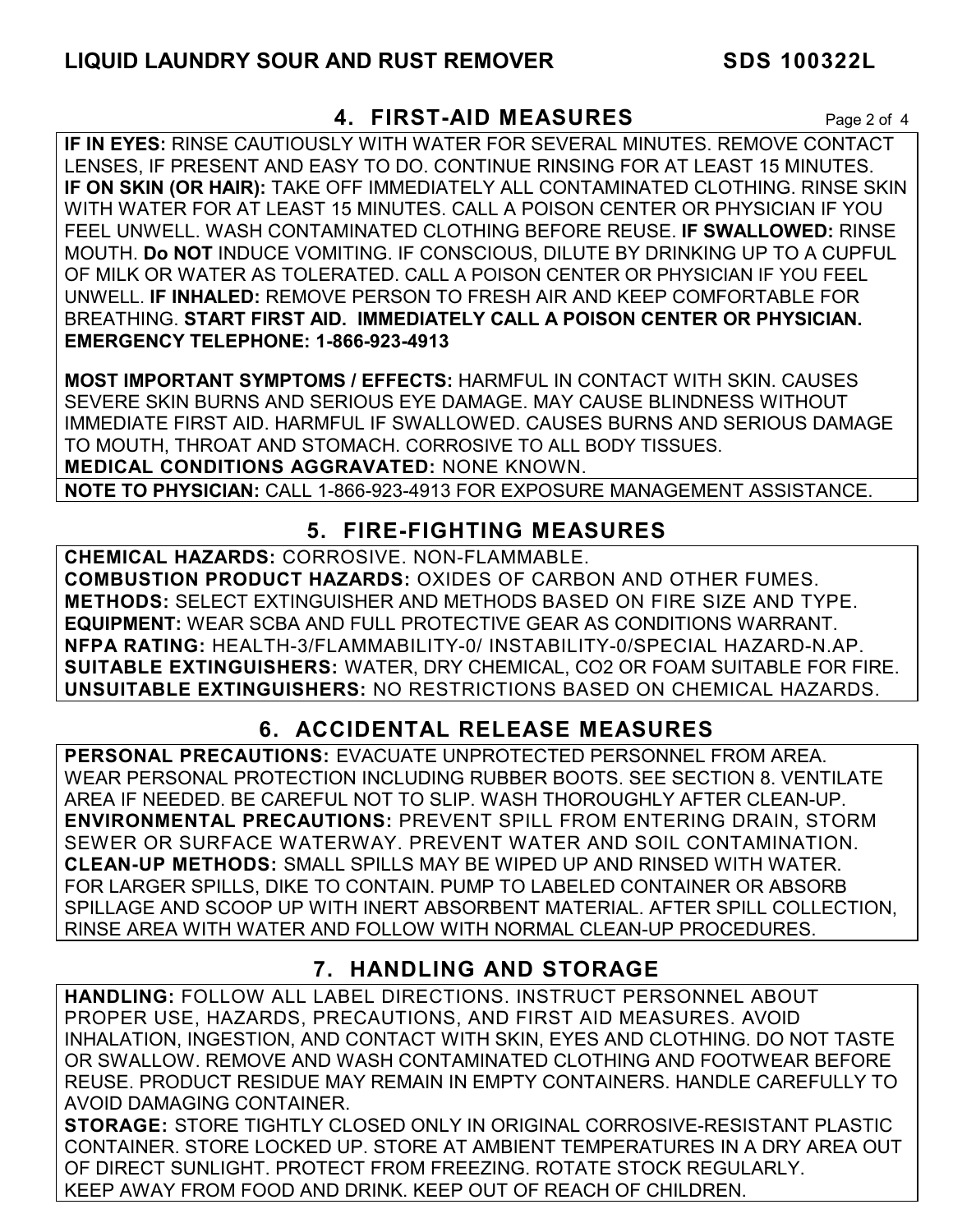#### **LIQUID LAUNDRY SOUR AND RUST REMOVER SDS 100322L 8. EXPOSURE CONTROLS / PERSONAL PROTECTION** Page 3 of 4 **EXPOSURE LIMITS:** HYDROFLUOROSILICIC ACID = 2.5 MG/M3 TWA FLUORIDES, AS F (ACGIH/OSHA) HYDROGEN FLUORIDE = 0.5 PPM TWA, 2 PPM CEILING AS F (ACGIH), 3 PPM TWA AS F (OSHA) **ENGINEERING CONTROLS:** GENERAL ROOM VENTILATION IS TYPICALLY ADEQUATE. **PERSONAL PROTECTION EYES:** CHEMICAL-SPLASH SAFETY GOGGLES. **HANDS:** CHEMICAL-RESISTANT PROTECTIVE GLOVES (NITRILE, NEOPRENE OR RUBBER). **RESPIRATORY:** NIOSH/MSHA CERTIFIED RESPIRATOR IF EXPOSURE LIMITS ARE EXCEEDED. **FEET:** PROTECTIVE FOOTWEAR. **BODY:** SUITABLE PROTECTIVE CLOTHING. **HYGIENE MEASURES:** HANDLE IN ACCORDANCE WITH GOOD INDUSTRIAL HYGIENE AND SAFETY PRACTICE. TAKE OFF IMMEDIATELY ALL CONTAMINATED CLOTHING AND WASH IT BEFORE REUSE. WASH HANDS AND AFFECTED AREAS THOROUGHLY AFTER HANDLING. PROVIDE SUITABLE FACILITIES FOR QUICK DRENCHING OR FLUSHING OF THE EYES AND BODY IN CASE OF CONTACT OR SPLASH HAZARD. **9. PHYSICAL AND CHEMICAL PROPERTIES APPEARANCE:** GREEN LIQUID **ODOR:** PUNGENT **pH CONCENTRATE:** BELOW 2.0 (ACIDIC) **pH READY-TO-USE:** N.AP. **pH @ USE DILUTION:** N.AV. **PHYSICAL STATE:** LIQUID **RELATIVE DENSITY (WATER):** 1.210 **SOLUBILITY (WATER):** COMPLETE **VAPOR PRESSURE:** N.AV. **VAPOR DENSITY:** N. AV. **VISCOSITY:** NON-VISCOUS **AUTO-IGNITION TEMPERATURE:** N.AV. **DECOMPOSITION TEMPERATURE:** N.AV. **EXPLOSIVE LIMITS (LEL/UEL):** NONE **EVAPORATION RATE:** N.AV. **FLAMMABILITY (SOLID, GAS):** N.AP. **FLASH POINT:** NONE **INITIAL BOILING POINT/RANGE:** N.AV. **MELTING POINT/FREEZING POINT:** N.AV. **ODOR THRESHOLD:** N.AV. **PARTITION COEFF. (N-OCTANOL/WATER):** N.AV **OTHER:** N.AV. **10. STABILITY AND REACTIVITY REACTIVITY:** MIXING WITH INCOMPATIBLES CAN RELEASE HEAT + HAZARDOUS GASES. **CHEMICAL STABILITY:** STABLE. **POSSIBILITY OF HAZARDOUS REACTIONS:** SEE REACTIVITY. WILL NOT POLYMERIZE. **CONDITIONS TO AVOID:** TEMPERATURES BELOW 35°F (1.6°C) OR ABOVE 120°F (49°C). **MATERIALS TO AVOID:** BLEACH, METAL AND OTHER CLEANERS. MIX ONLY WITH WATER. **HAZARDOUS DECOMPOSITION PRODUCTS:** NONE UNDER NORMAL CONDITIONS.

### **11. TOXICOLOGICAL INFORMATION**

**ROUTES OF EXPOSURE:** EYES, SKIN, INGESTION, INHALATION.

**INFORMATION ON ROUTES OF EXPOSURE:** NO LC50/LD50 TEST DATA ON MIXTURE. **ACUTE EFFECTS /SYMPTOMS**: CORROSIVE TO ALL BODY TISSUES.

 **EYES:** CAUSES SERIOUS EYE DAMAGE. MAY CAUSE PAIN, REDNESS AND WATERING.  **SKIN:** CAUSES SEVERE SKIN BURNS. HARMFUL IN CONTACT WITH SKIN. MAY CAUSE DELAYED PAIN, REDNESS AND BLISTERING.

 **INGESTION:** CAUSES BURNS AND SERIOUS DAMAGE TO MOUTH, THROAT AND STOMACH. **INHALATION:** MAY CAUSE CORROSIVE EFFECTS TO NOSE, THROAT, AND RESPIRATORY SYSTEM. **CHRONIC / OTHER EFFECTS:** NO REPORTABLE GERM CELL MUTAGENS, SKIN SENSITIZERS, RESPIRATORY SENSITIZERS, REPRODUCTIVE TOXINS OR ASPIRATION HAZARDS.

**SPECIFIC TARGET ORGANS (SINGLE/REPEATED):** NONE KNOWN.

**NUMERICAL MEASURES OF TOXICITY:** ATEmix (ORAL)= 540 MG / KG,

ATEmix (DERMAL) = 1070 MG / KG, ATEmix (INHALATION VAPOR) = ABOVE 50 MG / L, ATEmix (INHALATION MIST) = 5 MG / L

**CARCINOGENS:** NO REPORTABLE ACGIH, IARC, NTP, OR OSHA CARCINOGENS.